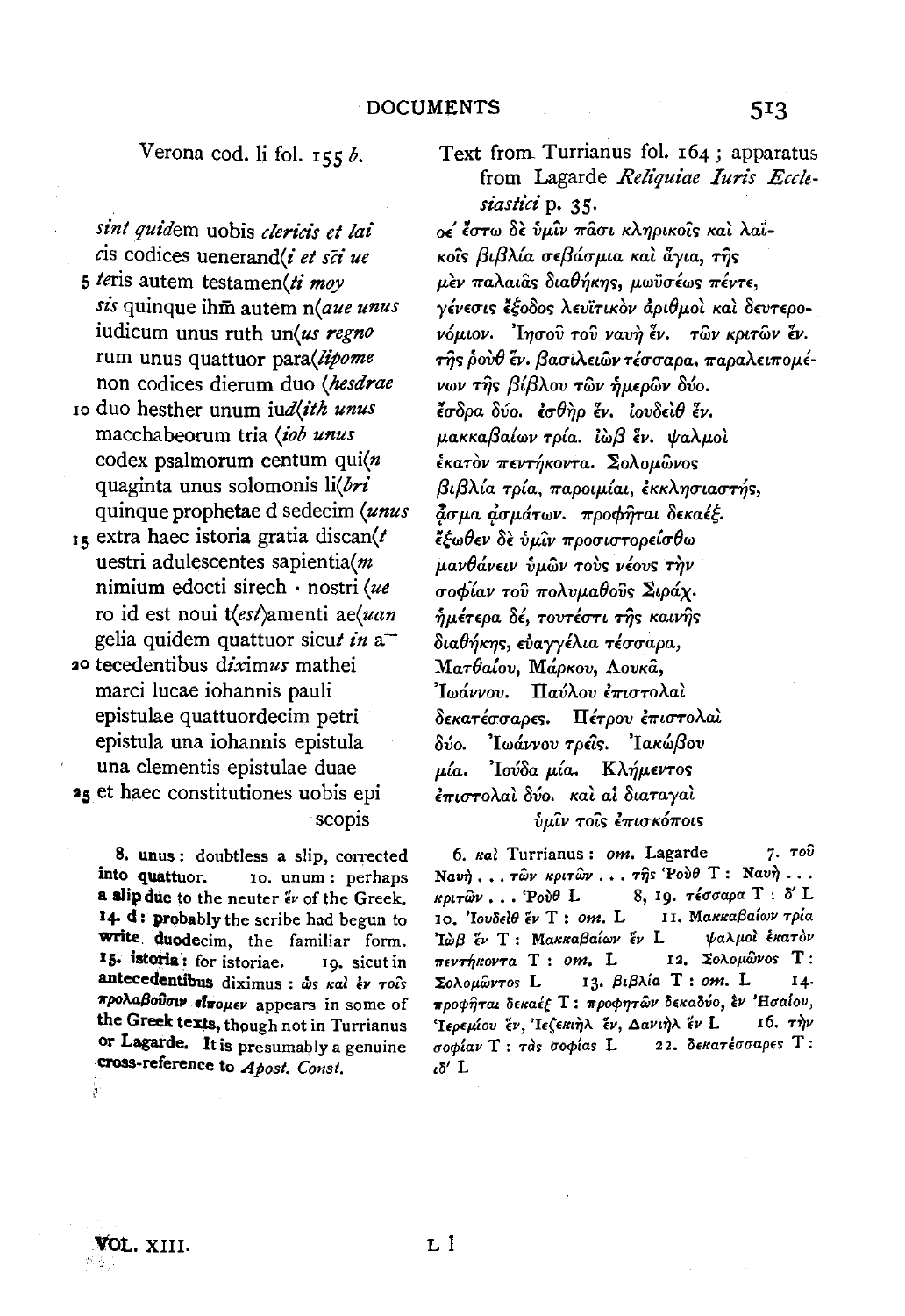## SI2 THE JOURNAL OF THEOLOGICAL STUDIES

and the Latin, because for the most part, the Latin being the only witness to them, they are now for the first time known. The books of the Pentateuch, the books of Solomon, and the Prophets are reckoned as one whole, and the items composing them are not separately enumerated-five books of Moses, five books of Solomon, sixteen prophets. Somewhat similarly we have the 'codex of 150 psalms' instead of the' 150 psalms'. We shall probably follow the Latin in all these points except perhaps the ascription of five books instead of three to Solomon. If Wisdom and Ecclesiasticus had been already by implication accepted among the books of Solomon, it is not easy to see how it could be sald that 'beyond these [canonical] books ' the Wisdom of the learned Sirach should be used for the purpose of instructing the young.1

But the crux of the situation lies in the New Testament list. All our authorities for the text of the canon reckon the Pauline Epistles at fourteen, and thereby canonize the Epistle to the Hebrews ; but our MS allows only two Catholic Epistles, I Peter and I John. At a rather later date than the *Apostolic Constitutions,* the Peshitta still knows only of three Catholic Epistles, I Peter, I John, and James; and I do not doubt that more critical texts of our fourth-century authorities will tend to shew that the full canon of seven Catholic Epistles only attained recognition at a later date than has hitherto been supposed. The testimony of the Latin version is, in my own opinion, conclusive as to the original form in this respect of the eighty-fifth Apostolic Canon, ' one epistle of Peter, one epistle of John, two epistles of Clement, and these present Constitutions, which are meant for bishops only and not for general publication, and' the Acts of us the Apostles '.

c. H. TURNER.

1 Unless we have here an unintelligent combination of the thirty-ninth Festal Epistle of St Athanasius, which allots just this position to Sirach, with a tradition of five canonical books of Solomon.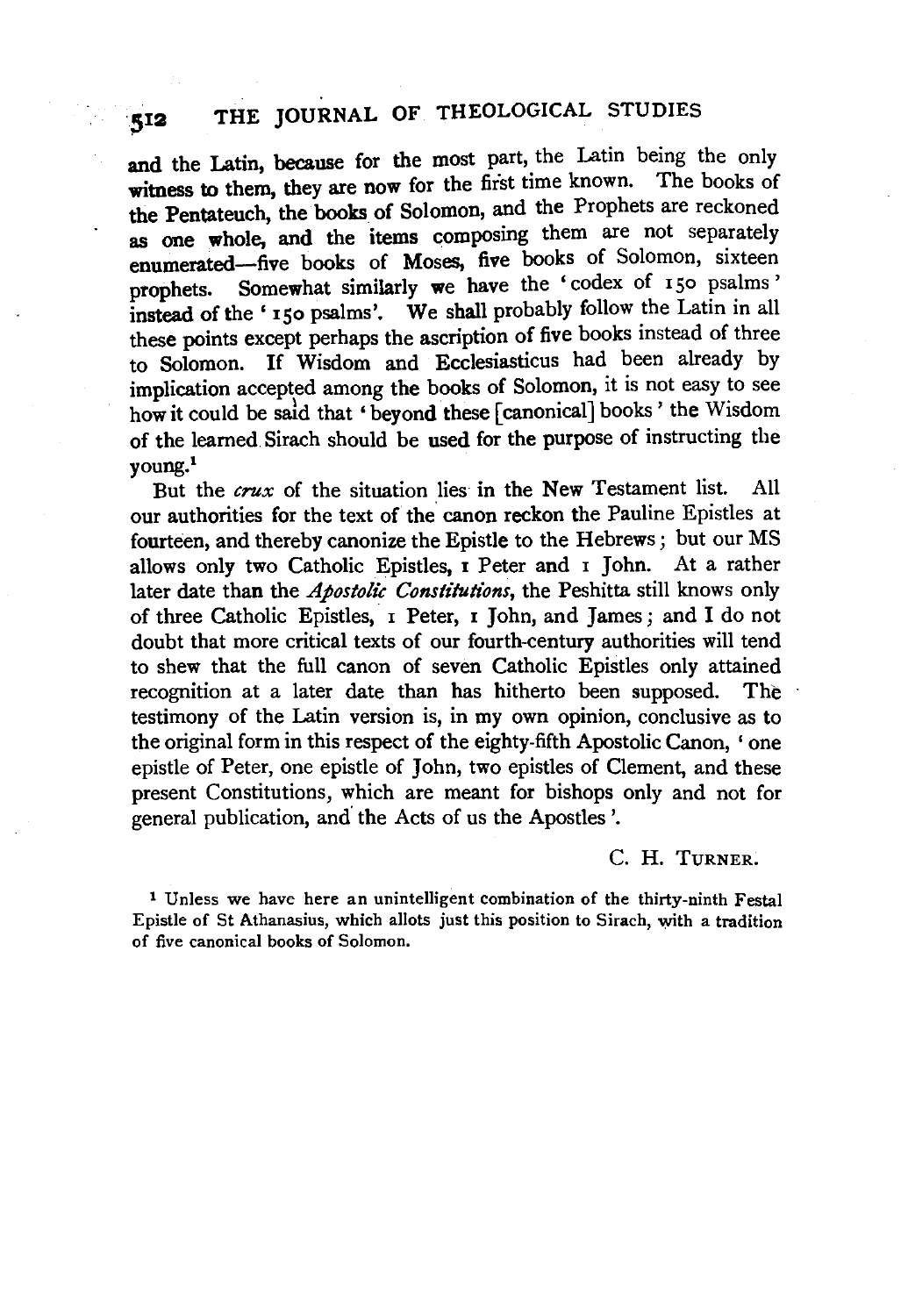Verona cod. li fol.  $155b$ .

sint quidem uobis clericis et lai cis codices uenerand/i et sci ue

5 teris autem testamen(ti mov sis quinque ihm autem n(aue unus iudicum unus ruth un(us regno rum unus quattuor para(lipome non codices dierum duo (hesdrae

- 10 duo hesther unum jud(ith unus macchabeorum tria (iob unus codex psalmorum centum qui $\langle n \rangle$ quaginta unus solomonis li(bri quinque prophetae d sedecim (unus
- $_{15}$  extra haec istoria gratia discan( $t$ uestri adulescentes sapientia(m nimium edocti sirech · nostri (ue ro id est noui t(est)amenti ae(uan gelia quidem quattuor sicut in  $a^-$
- 20 tecedentibus diximus mathei marci lucae iohannis pauli epistulae quattuordecim petri epistula una iohannis epistula una clementis epistulae duae 25 et haec constitutiones uobis epi

scopis

8. unus: doubtless a slip, corrected into quattuor. Io. unum: perhaps a slip due to the neuter  $\ddot{\epsilon}$  of the Greek. 14. d: probably the scribe had begun to write duodecim, the familiar form. 15. istoria: for istoriae. 10. sicut in antecedentibus diximus :  $\omega_s$  kal  $\epsilon_V$  rois προλαβούσιν είπομεν appears in some of the Greek texts, though not in Turrianus or Lagarde. It is presumably a genuine cross-reference to Apost. Const.

Text from Turrianus fol. 164; apparatus from Lagarde Reliquiae Iuris Ecclesiastici p. 35.

ος έστω δε ύμιν πάσι κληρικοίς και λαϊκοΐς βιβλία σεβάσμια καὶ ἆγια, της μεν παλαιάς διαθήκης, μωϋσέως πέντε, γένεσις έξοδος λευϊτικόν άριθμοί και δευτερονόμιον. Ίησου του ναυή έν. των κριτών έν. της ρούθ έν. βασιλειών τέσσαρα, παραλειπομένων της βίβλου των ήμερων δύο. έσδρα δύο. εσθήρ έν. ιουδειθ έν. μακκαβαίων τρία. Ιωβ έν. ψαλμοί έκατον πεντήκοντα. Σολομώνος βιβλία τρία, παροιμίαι, εκκλησιαστής, άσμα ασμάτων. προφήται δεκαέξ. έξωθεν δε ύμιν προσιστορείσθω μανθάνειν ύμων τους νέους την σοφίαν του πολυμαθούς Σιράχ. ημέτερα δέ, τουτέστι της καινής διαθήκης, εύαγγέλια τέσσαρα, Ματθαίου, Μάρκου, Λουκά, Παύλου έπιστολαί Ιωάννου. δεκατέσσαρες. Πέτρου επιστολαί Ιωάννου τρείς. Ιακώβου  $\delta$ ύο. uía. 'Ιούδα μία. Κλήμεντος έπιστολαὶ δύο, καὶ αἱ διαταγαὶ  $\hat{v}$ μίν τοίς έπισκόποις

7.  $\tau$ oυ 6. Kal Turrianus: om. Lagarde Ναυή... των κριτών... της Ρούθ Τ: Ναυή... 8, 19. τέσσαρα Τ: δ' L  $k\rho\alpha\hat{\omega}\nu$ ... Pou $\theta$  L 11. Μακκαβαίων τρία 10. Ιουδείθ έν Τ : om. L Ίωβ έν Τ: Μακκαβαίων έν L ψαλμοί έκατον 12. Σολομώνος Τ:  $\pi$ εντήκοντα T: om. L 13. βιβλία T: om. L Σολομώντος L 14. προφήται δεκαέξ Τ: προφητών δεκαδύο, εν Ήσαίου, Ίερεμίου έν, Ιεζεκιήλ έν, Δανιήλ έν L  $16.$   $\tau \frac{\partial y}{\partial x}$ 22. δεκατέσσαρες Τ: σοφίαν Τ: τος σοφίας L  $i\delta'$  L

VOL. XIII.

 $L<sub>1</sub>$